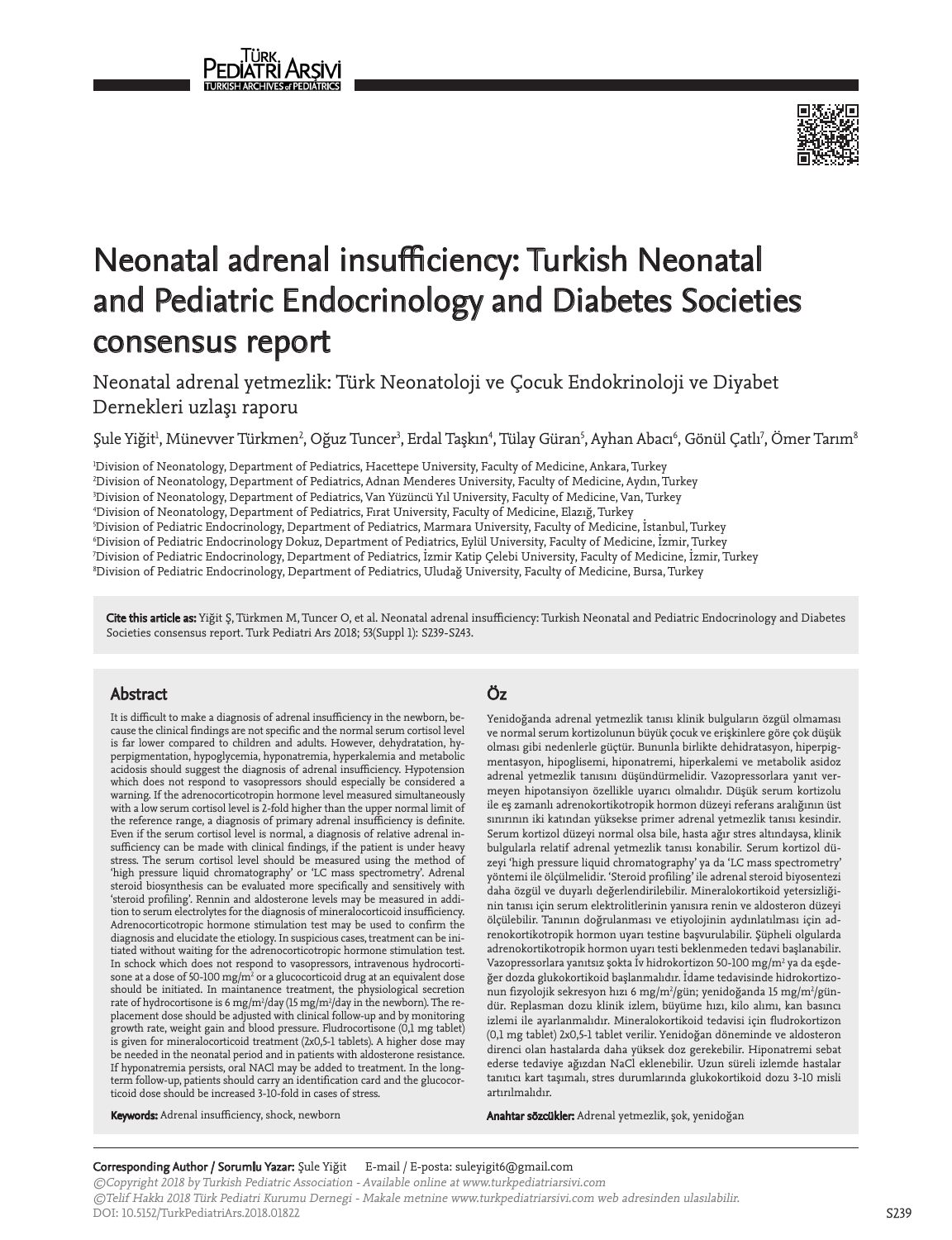Yiğit, et al. Neonatal adrenal insufficiency: Turkish Neonatal and Pediatric Endocrinology and Diabetes Societies consensus report

#### Turk Pediatri Ars 2018; 53(Suppl 1): S239-S243

#### Definition of neonatal primary adrenal insufficiency

- The most important criterion in the diagnosis of primary adrenal insufficiency is clinical findings. Hypoglycemia, hyponatremia, hyperkalemia, dehydration, metabolic acidosis, hyperpigmentation, and hypotension not responding to vasopressors are warning signs. In a patient with normal renal functions, a Na/K ratio below 20 strongly supports adrenal insufficiency (1) (⊕⊕⊕ ). Secondary adrenal insufficiency is related to adrenocorticotropic hormone (ACTH) deficiency and hyperpigmentation is not expected.
- In newborns and preterms, the diagnosis of adrenal insufficiency should be supported by clinical findings because the normal serum level of cortisol is very low (2).
- Normal cortisol level (μg/dL) (2):

|        | 26-28 weeks          | $4th$ day: 1-11              |  |
|--------|----------------------|------------------------------|--|
|        | 31-35 weeks          | 4 <sup>th</sup> day: 2.5-9.1 |  |
| Mature |                      |                              |  |
|        | $3rd$ day:           | $1.7 - 14$                   |  |
|        | 7 <sup>th</sup> day: | 2-11                         |  |
|        | 1-11 months:         | $2.8 - 23$                   |  |

- If the ACTH level accompanied by low serum cortisol level is above 2-fold of the upper limit of the reference range, a definite diagnosis of primary adrenal insufficiency is made (3) (⊕⊕⊕ ).
- The rennin and aldosterone levels should also be measured to detect mineralocorticoid insufficiency (⊕⊕⊕ ).
- The diurnal rhythm of cortisol starts in 6-12 months and develops up to the age of 3 years. Therefore, the time of obtaining blood is not important in newborns; however, it is difficult to interpret a single measurement and it is beneficial to perform a few measurements (1).
- The hormone levels should be evaluated according to the clinical status of the patient. A serum cortisol level within normal limits in a patient under heavy stress does not exclude the diagnosis of adrenal insufficiency. Normal cortisol may be relatively insufficient for heavy stress. This condition is defined as relative adrenal insufficiency. The degree of stress may be specified by physician's clinical evaluation (4).

## Which method should be used to measure serum cortisol level?

• Immunologic methods generally overestimate steroid

metabolites because they have low specificity and the diagnosis of adrenal insufficiency may be missed with measurements performed with these methods.

- High-performance liquid chromatography triple quadrupole mass spectrometry (HPLC, LC-MS/MS) is more specific and has additional advantages including very little preliminary preparation and small sample requirement. Many steroids can be measured consecutively with the 'steroid profiling' method.
- Low levels found with HPLC may erroneously lead to a diagnosis of adrenal insufficiency because it performs measurements that are only specific for cortisol.
- HPLC and LC-MS/MS methods should be preferred and the results should be evaluated using normal ranges of the same method (5, 6).

## Should adrenocorticotropic hormone stimulation tests be performed?

- A diagnosis of adrenal insufficiency can be made with basal values in the presence of clinical suspicion. However, it should be kept in mind that recurrent hypoglycemia may blunt cortisol response. In emergency situations, replacement treatment should not be postponed for the test (⊕⊕⊕ ). However, the test can be performed and treatment can be initiated without waiting for the results if the conditions and the baby's clinical status are appropriate.
- If a definite diagnosis cannot be made, the patient's status is stable and measurement of the other steroid metabolites is required for differential diagnosis, the ACTH test is performed.
- In patients in whom steroid treatment has been previously initiated, the ACTH test can be performed 48 hours after the final dose of steroid treatment. The hypothalamo-pituitary adrenal (HPA) axis generally reaches a capacity that is sufficient for giving an adequate response on the  $14<sup>th</sup>$  day (3, 4).

## If adrenocorticotropic hormone test is to be performed, which dose should be used?

- A standard dose  $(250 \text{ µg})$  or low dose  $(1 \text{ µg})$  may be used. A low dose is more sensitive in patients in whom central adrenal insufficiency is considered and in the diagnosis of subclinical (relative) adrenal insufficiency. It is preferred to evaluate HPA axis suppression in patients who receive steroid treatment (⊕⊕ $\circ$ O).
- The test can be performed at any time. In patients who receive steroids, the drug should be discontinued at least 48 hours previously (3, 4).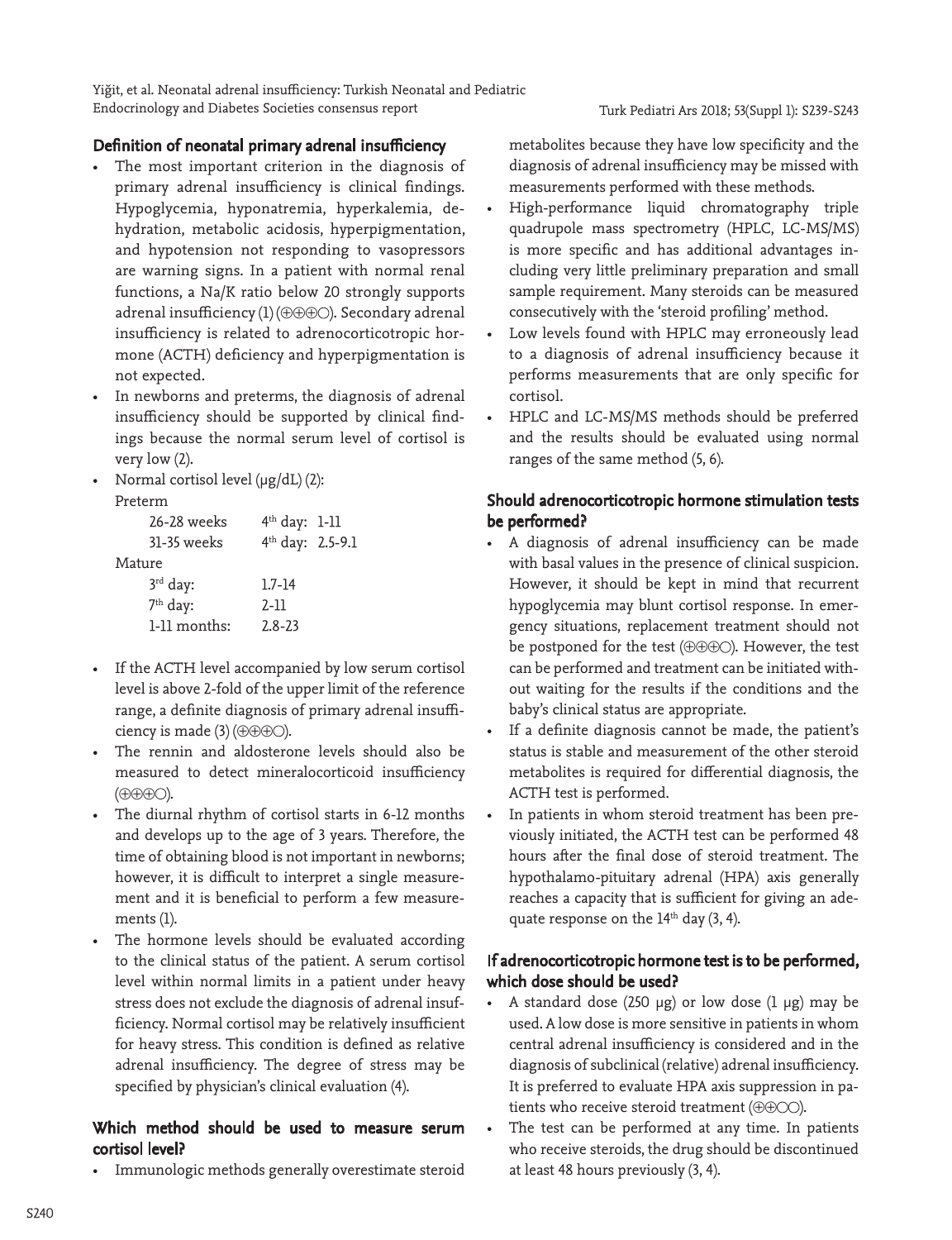# What is the normal response to adrenocorticotropic hormone stimulation?

- The normal response has not been definitely described in newborns. In older children, an increase of 7 ug/dL (190 nmol/L) in cortisol response at the  $60<sup>th</sup>$ minute compared with the basal value or a peak response of >18 ug/dL (500 nmol/L) is normal ( $\oplus \oplus \odot \odot$ ). A study reporting that the lower limit of 13 ug/dL (360 nmol/L) was acceptable in newborns and preterm babies was published (7).
- Hormone levels should again be evaluated together with clinical findings (3, 4).

## Neonatal hypotension and its findings

- In newborns, hypotension can be defined as a systolic, diastolic, and mean blood pressure below <95% confidence interval by gestational age and postnatal age (8- 10). The clinical findings include impaired tissue perfusion, cold extremities, a capillary filling time above 3 s, weak pulse, acidosis, increased lactate (>2.8 mmol/L), and decreased urine output (<1 cc/kg h).
- In treatment, 0.9% normal saline load (10 cc/kg) is recommended if hypovolemia findings are present. In patients who do not have hypovolemia findings, the primary option is to administer dopamine 5  $\mu$ g/  $kg/min$  and the dose can be incremented up to 20  $\mu$ g/ kg/min depending on the response. Dobutamine may be added in patients with myocardial dysfunction. In patients in whom blood pressure does not improve despite dopamine and dobutamine, hydrocortisone is given at a dose of 1 mg/kg. Blood samples should be obtained for basal cortisol measurement before administering hydrocortisone. If a response is obtained, hydrocortisone at a dose of 0.5-1 mg/kg every 6-8 hours for 2-3 days is recommended. Dexamethasone should not be used because of its central nervous system adverse effects. In patients in whom hypotension persists, adrenaline at dose of 0.05 µg/kg/min is initiated and the dose may be increased up to 0.3 µg/kg/ min (11-14).
- Should hydrocortisone treatment be given in vasopressor-unresponsive shock in critically ill preterm and term babies? Should basal cortisone be measured before giving hydrocortisone? If it is to be measured, which cortisone level should be considered as adrenal insufficiency? Who should undergo adrenocorticotropic hormone tests?
- In preterms, transient adrenocortical insufficiency may be observed because of decreased capacity of cortisol synthesis due to immature hypothalamo-pitu-

itary axis and deficiency of interim enzymes including 11b-hydroxilase. In addition, volume expander- and vasopressor-unresponsive hypotension may occur in relation to relative adrenal insufficiency under stress. Mature adrenal response against stress is observed in only 27% of preterm babies. Insufficient cortisol response is given to adrenocorticotropic hormone stimulation in the first week.

- In shock that does not respond to vasopressor, hydrocortisone may be given after obtaining a blood sample for basal cortisone without waiting for the result. Here, the dose of hydrocortisone should be 50-100  $mg/m<sup>2</sup>$ , which is used in adrenal crisis and continued according to clinical response (⊕⊕⊕ ).
- Serum cortisol level should be evaluated according to the degree of stress and clinical response should be considered primarily.
- An adrenocorticotropic hormone test may be performed after the patient becomes stable by interrupting steroid treatment for 48 hours with the objective of evaluating adrenal reserve (3, 4) (⊕⊕⊕⊕).

# Should replacement treatment be given to patients who received antenatal steroid treatment?

If a clinical picture of adrenal insufficiency is present in patients who received antenatal steroid treatment, adrenal suppression should be considered; treatment should be initiated knowing that this may not be a permanent condition and it should be planned to taper the dose (4).

# Glucocorticoid and mineralocorticoid treatment in newborns

- The physiologic secretion rate of hydrocortisone is 6 mg/m<sup>2</sup>/day (15 mg/m<sup>2</sup>/day in newborns). In adrenal crisis, hydrocortisone is initiated at a dose of 50-  $100$  mg/m<sup>2</sup> or equivalent glucocorticoid treatment is initiated. Treatment should be continued with a physiologic replacement dose according to clinical findings. The daily hydrocortisone dose should be divided into three or four doses ( $\oplus \oplus \odot \odot$ ). If intravenous hydrocortisone is not available, equivalent prednisolone may be given, though it is not preferred. Prednisolone is being used by necessity because intravenous hydrocortisone is not available in our country.
- Treatment should be initiated with a higher dose in congenital adrenal hyperplasia (CAH) and in newborns with cholestasis. The dose is reduced in patients with cholestasis when cholestasis dissolves.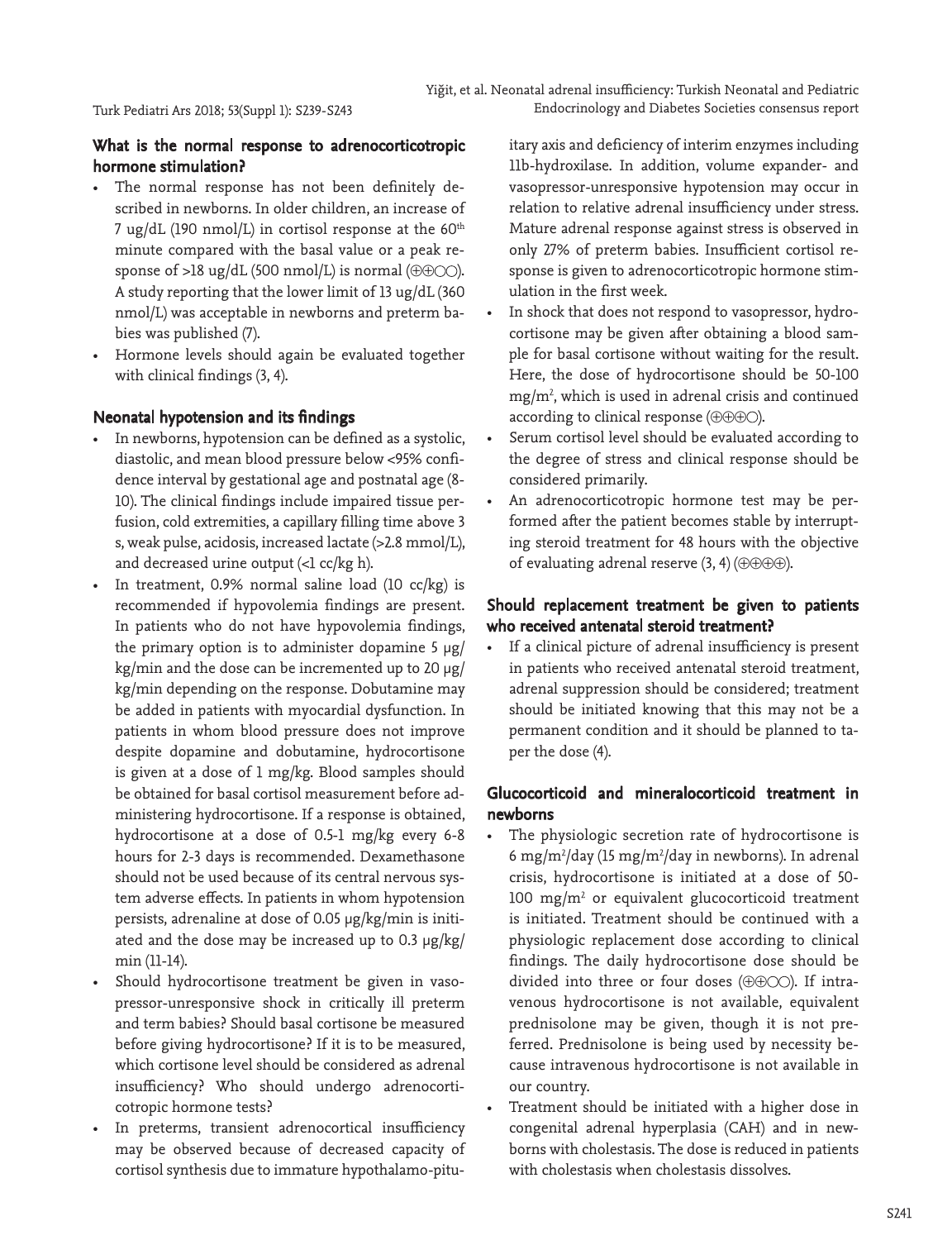Yiğit, et al. Neonatal adrenal insufficiency: Turkish Neonatal and Pediatric Endocrinology and Diabetes Societies consensus report

| Glucocorticoid (hydrocortisone)                                 |                                                                                                 |
|-----------------------------------------------------------------|-------------------------------------------------------------------------------------------------|
| Maintenance                                                     | 12-20 mg/m <sup>2</sup> /day in 3 divided doses                                                 |
| Stress dose in hemodynamically stable patient (acute disease)   | 40 mg/m <sup>2</sup> /day Po/IV/IM in 3-4 doses                                                 |
| Severe disease, hemodynamically unstable patient, major surgery | 100 mg/m <sup>2</sup> IV, subsequently 25 mg/m <sup>2</sup> /dose<br>every 6 hours, 24-48 hours |
| General anesthesia                                              | 50 mg/m <sup>2</sup> IV, IM, 30-60 minutes before anesthesia                                    |
| Mineralocorticoid (fludrocortisone)                             | 0.05-0.3 mg/day per oral 1-2 times daily                                                        |
| Salt                                                            | 0.5-5 mmol/kg/day in 4-6 doses                                                                  |
| Glucocorticoid dose equivalence table                           |                                                                                                 |
| Steroid                                                         | mg equivalent                                                                                   |
| Hydrocortisone                                                  | 20                                                                                              |
| Prednisolone                                                    | 5                                                                                               |
| Prednisone                                                      | 4                                                                                               |
| Dexamethasone                                                   | 0.75                                                                                            |

#### Table 1. Drug doses used in treatment of adrenal insufficiency and glucocorticoid equivalence table

- Long-acting synthetic steroids, especially dexamethasone, should be avoided (⊕⊕○○).
- The replacement dose should be adjusted by clinical follow-up, growth rate, weight gain, and blood pressure follow-up.

For mineralocorticoid treatment, fludrocortisone is administered with a dose of 2x0.5-1 tablet (0.1 mg tablet). Higher doses may be needed in the neonatal period and in patients with aldosterone resistance. The dose should be increased according to electrolyte and blood pressure monitoring (4, 15). Simultaneous NaCl is initiated. If hyponatremia persists, NaCl replacement should be increased (15): 1 teaspoon = 5 g; 1 g salt = 17 mEq Na

Normal Na requirement: 2-4 meq/kg/day. It may be increased up to 8-10 meq/kg/day, if necessary.

## Treatment of adrenal crisis

- Treatment should be initiated immediately if adrenal crisis is suspected (⊕⊕⊕ ).
- Primarily, fluid treatment is initiated; 20 mL/kg 0.9% normal saline infusion is administered in one hour; subsequently, the deficit is calculated according to sodium and fluid loss and half of the calculated fluid is given in the first eight hours such that a constant glucose infusion is also provided.
- Hydrocortisone should be immediately given by the intravenous route at a dose of 50 mg/m<sup>2</sup>; it should be continued at a dose of 50-100 mg/m²/day (⊕⊕⊕⊝).
- If hydrocortisone is not available, equivalent prednisolone should be preferred.
- Florinef acetate at a dose of 0.1-0.2 mg should be given orally every 12-24 hours.
- One should be careful in terms of acidosis, hypoglycemia, and hyperkalemia and supportive treatment should be given.
- After the picture of adrenal crisis improves clinically and biochemically, the dose of glucocorticoid is reduced by 25-30% daily up to the physiologic replacement dose.
- If electrolyte imbalance is present, fludrocortisone should be initiated at the dose stated above (8).
- Drug doses are shown in Table 1 (16).

### Prophylaxis

- Patients should carry patient an identification card; stress doses should be written on the card.
- In case of minor stress, the maintenance dose is increased 3-fold.
- In case of major stress, the maintenance dose is increased 10-fold (4) ( $\oplus \oplus \odot \odot$ ).

Note: Evidence quality scoring was performed according to the publication and scale shown below.

Swiglo BA, Murad MH, Schünemann HJ, et al. A case for clarity, consistency, and helpfulness: state-of-the-art clinical practice guidelines in endocrinology using the grading of recommendations, assessment, development, and evaluation system. J Clin Endocrinol Metab 2008; 93: 666-73.

Evidence quality score:  $\oplus$   $\odot$   $\odot$  : very low  $\oplus \oplus \odot \odot$ : low ⊕⊕⊕ : moderate ⊕⊕⊕⊕: high